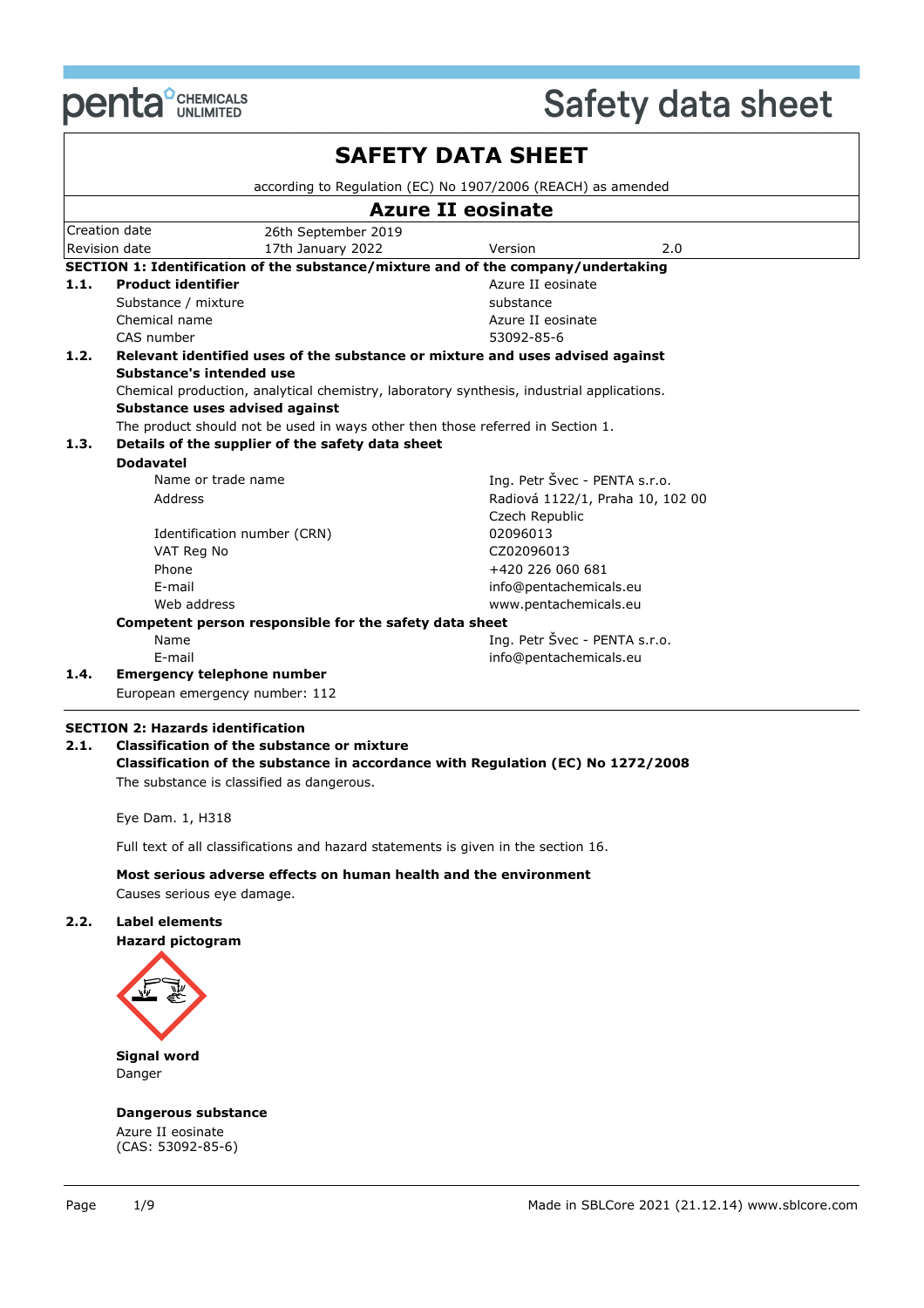

## Creation date 26th September 2019 Revision date **17th January 2022** Version 2.0 **SAFETY DATA SHEET** according to Regulation (EC) No 1907/2006 (REACH) as amended **Azure II eosinate Hazard statements** H318 Causes serious eye damage. **Precautionary statements** P280 Wear eye protection. P305+P351+P338 IF IN EYES: Rinse cautiously with water for several minutes. Remove contact lenses, if present and easy to do. Continue rinsing.

#### **2.3. Other hazards**

Substance does not meet the criteria for PBT or vPvB in accordance with Annex XIII of Regulation (EC) No. 1907/2006 (REACH) as amended.

#### **SECTION 3: Composition/information on ingredients**

#### **3.1. Substances**

**Chemical characterization**

The substance specified below.

| Identification numbers | Substance name           | Content in<br>% weight | Classification according to<br>Regulation (EC) No 1272/2008 | <b>Note</b> |
|------------------------|--------------------------|------------------------|-------------------------------------------------------------|-------------|
|                        | substance main component |                        |                                                             |             |
| CAS: 53092-85-6        | Azure II eosinate        | >99                    | Eye Dam. 1, H318                                            |             |

Full text of all classifications and hazard statements is given in the section 16.

#### **SECTION 4: First aid measures**

#### **4.1. Description of first aid measures**

Take care of your own safety. If any health problems are manifested or if in doubt, inform a doctor and show him information from this safety data sheet. If unconscious, put the person in the stabilized (recovery) position on his side with his head slightly bent backwards and make sure that airways are free; never induce vomiting. If the person vomits by himself, make sure that the vomit is not inhaled. In life threatening conditions first of all provide resuscitation of the affected person and ensure medical assistance. Respiratory arrest - provide artificial respiration immediately. Cardiac arrest - provide indirect cardiac massage immediately.

#### **If inhaled**

Terminate the exposure immediately; move the affected person to fresh air.

#### **If on skin**

Remove contaminated clothes. Wash the affected area with plenty of water, lukewarm if possible. Soap, soap solution or shampoo should be used if there is no skin injury. Provide medical treatment if skin irritation persists.

#### **If in eyes**

Do not rub your eyes – it could lead to mechanical damage of the cornea. Rinse eyes immediately with a flow of running water, open the eyelids (also using force if needed); remove contact lenses immediately if worn by the affected person. No neutralization should be performed in any case! Rinsing should be continued for 10-30 minutes from the inner to the outer eye corner to make sure that the other eye is not involved. Depending on the situation, call medical rescue service or ensure medical treatment as promptly as possible. Everyone must be referred for treatment even if affected only a little.

#### **If swallowed**

Rinse out the mouth with clean water. In the event of issues, find medical help.

#### **4.2. Most important symptoms and effects, both acute and delayed**

#### **If inhaled**

Inhaling dust can cause corrosion of the breathing system.

**If on skin**

Not expected.

#### **If in eyes**

Causes serious eye damage.

#### **If swallowed**

Corrosion of the digestion system can occur.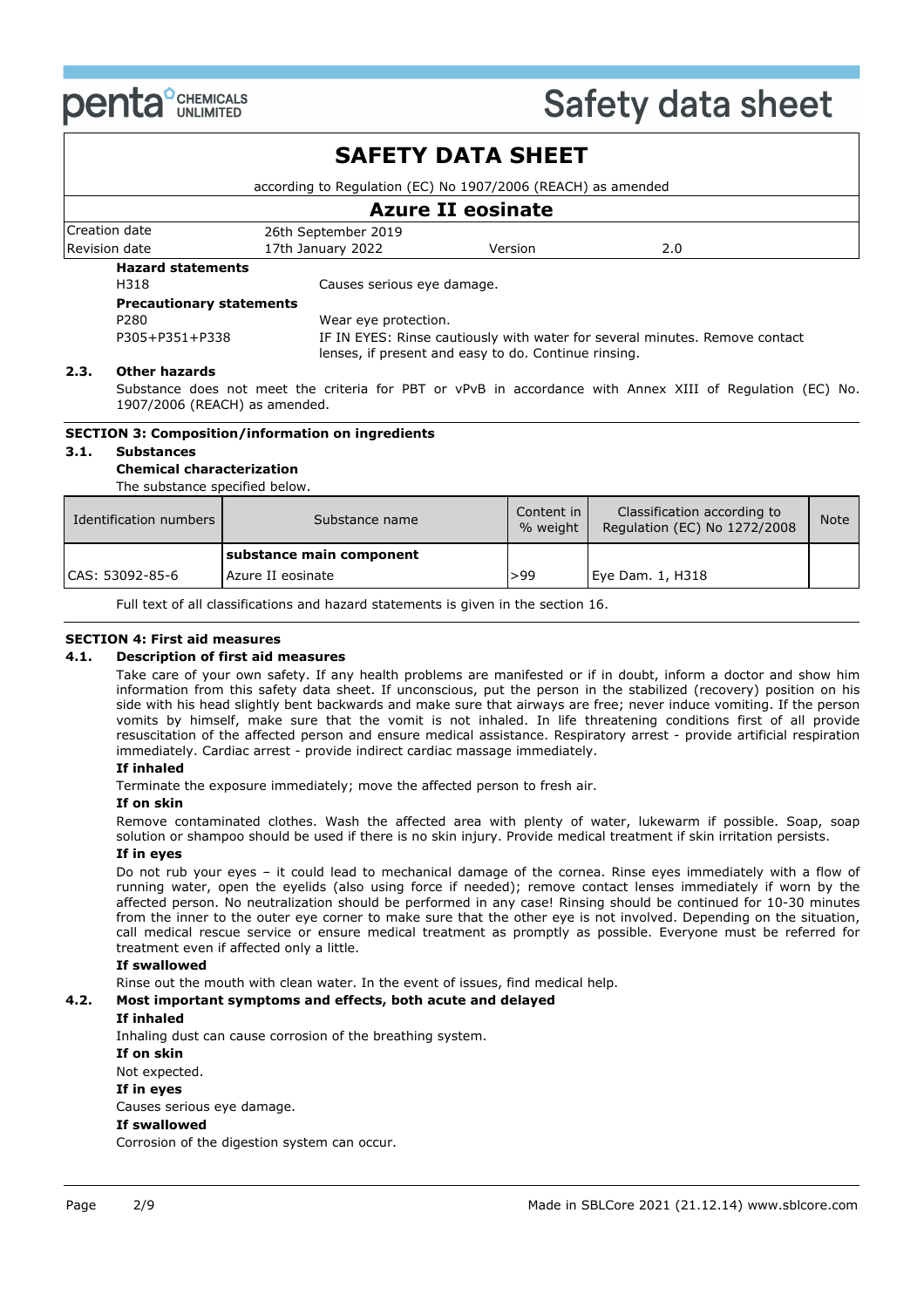

|      |                                                                                                                                                                                                                                                                                                                                                            |                                                                                                                            | <b>SAFETY DATA SHEET</b> |                                                                                                                   |  |
|------|------------------------------------------------------------------------------------------------------------------------------------------------------------------------------------------------------------------------------------------------------------------------------------------------------------------------------------------------------------|----------------------------------------------------------------------------------------------------------------------------|--------------------------|-------------------------------------------------------------------------------------------------------------------|--|
|      |                                                                                                                                                                                                                                                                                                                                                            | according to Regulation (EC) No 1907/2006 (REACH) as amended                                                               |                          |                                                                                                                   |  |
|      |                                                                                                                                                                                                                                                                                                                                                            |                                                                                                                            | <b>Azure II eosinate</b> |                                                                                                                   |  |
|      | Creation date<br>Revision date                                                                                                                                                                                                                                                                                                                             | 26th September 2019<br>17th January 2022                                                                                   | Version                  | 2.0                                                                                                               |  |
| 4.3. | Symptomatic treatment.                                                                                                                                                                                                                                                                                                                                     | Indication of any immediate medical attention and special treatment needed                                                 |                          |                                                                                                                   |  |
|      | <b>SECTION 5: Firefighting measures</b>                                                                                                                                                                                                                                                                                                                    |                                                                                                                            |                          |                                                                                                                   |  |
| 5.1. | <b>Extinguishing media</b><br>Suitable extinguishing media<br>Water - full jet.                                                                                                                                                                                                                                                                            | Alcohol-resistant foam, carbon dioxide, powder, water spray jet, water mist.<br>Unsuitable extinguishing media             |                          |                                                                                                                   |  |
| 5.2. |                                                                                                                                                                                                                                                                                                                                                            | Special hazards arising from the substance or mixture<br>degradation (pyrolysis) products may cause serious health damage. |                          | In the event of fire, carbon monoxide, carbon dioxide and other toxic gases may arise. Inhalation of hazardous    |  |
| 5.3. | <b>Advice for firefighters</b><br>Self-Contained Breathing Apparatus (SCBA) with a chemical protection suit only where personal (close) contact is<br>likely. Use a self-contained breathing apparatus and full-body protective clothing. Do not allow run-off of<br>contaminated fire extinguishing material to enter drains or surface and ground water. |                                                                                                                            |                          |                                                                                                                   |  |
|      |                                                                                                                                                                                                                                                                                                                                                            | <b>SECTION 6: Accidental release measures</b>                                                                              |                          |                                                                                                                   |  |
| 6.1. |                                                                                                                                                                                                                                                                                                                                                            | Personal precautions, protective equipment and emergency procedures                                                        |                          |                                                                                                                   |  |
|      | skin and eyes.                                                                                                                                                                                                                                                                                                                                             |                                                                                                                            |                          | Use personal protective equipment for work. Follow the instructions in the Sections 7 and 8. Prevent contact with |  |
| 6.2. | <b>Environmental precautions</b>                                                                                                                                                                                                                                                                                                                           |                                                                                                                            |                          |                                                                                                                   |  |

Prevent contamination of the soil and entering surface or ground water.

**6.3. Methods and material for containment and cleaning up** Place the product mechanically in an appropriate manner. Dispose of the collected material according to the instructions in the section 13. **6.4. Reference to other sections**

See the Section 7, 8 and 13.

### **SECTION 7: Handling and storage**

#### **7.1. Precautions for safe handling**

Prevent contact with skin and eyes. Use personal protective equipment as per Section 8. Observe valid legal regulations on safety and health protection.

#### **7.2. Conditions for safe storage, including any incompatibilities**

Store in tightly closed containers in cold, dry and well ventilated areas designated for this purpose.

**7.3. Specific end use(s)** not available

#### **SECTION 8: Exposure controls/personal protection**

#### **8.1. Control parameters**

#### **8.2. Exposure controls**

Follow the usual measures intended for health protection at work and especially for good ventilation. This can be achieved only by local suction or efficient general ventilation. Do not eat, drink and smoke during work. Wash your hands thoroughly with water and soap after work and before breaks for a meal and rest.

#### **Eye/face protection**

Protective goggles or face shield (based on the nature of the work performed).

### **Skin protection**

Hand protection: Protective gloves resistant to the product (nitrile rubber). When choosing appropriate thickness, material and permeability of the gloves, observe recommendations of their particular manufacturer. Observe other recommendations of the manufacturer. Other protection: protective workwear. Contaminated skin should be washed thoroughly.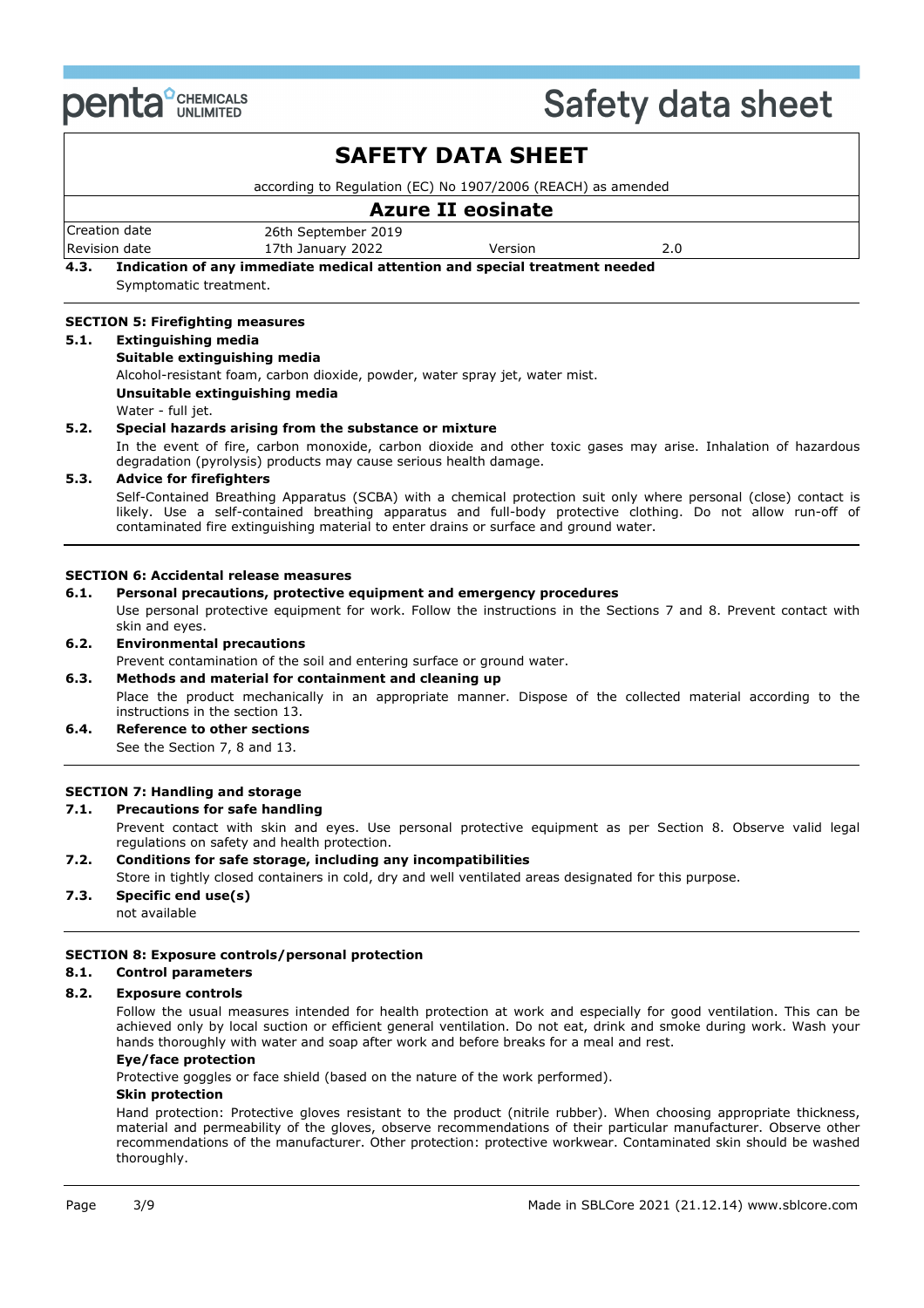

|       |                                                                                                                                                                                                                                                       |                                                                                                                      | <b>SAFETY DATA SHEET</b>                 |                                                                                                                   |
|-------|-------------------------------------------------------------------------------------------------------------------------------------------------------------------------------------------------------------------------------------------------------|----------------------------------------------------------------------------------------------------------------------|------------------------------------------|-------------------------------------------------------------------------------------------------------------------|
|       |                                                                                                                                                                                                                                                       | according to Regulation (EC) No 1907/2006 (REACH) as amended                                                         |                                          |                                                                                                                   |
|       |                                                                                                                                                                                                                                                       |                                                                                                                      | <b>Azure II eosinate</b>                 |                                                                                                                   |
|       | Creation date                                                                                                                                                                                                                                         | 26th September 2019                                                                                                  |                                          |                                                                                                                   |
|       | Revision date                                                                                                                                                                                                                                         | 17th January 2022                                                                                                    | Version                                  | 2.0                                                                                                               |
|       | <b>Respiratory protection</b><br>insufficient ventilation.<br><b>Thermal hazard</b><br>Not available.                                                                                                                                                 | <b>Environmental exposure controls</b><br>Observe usual measures for protection of the environment, see Section 6.2. |                                          | Use a mask with anti-dust filter when the exposition limits of the substances are exceeded or at the place with   |
|       |                                                                                                                                                                                                                                                       | <b>SECTION 9: Physical and chemical properties</b>                                                                   |                                          |                                                                                                                   |
| 9.1.  |                                                                                                                                                                                                                                                       | Information on basic physical and chemical properties                                                                |                                          |                                                                                                                   |
|       | Physical state                                                                                                                                                                                                                                        |                                                                                                                      | solid                                    |                                                                                                                   |
|       | Colour                                                                                                                                                                                                                                                |                                                                                                                      | dark green                               |                                                                                                                   |
|       | Odour                                                                                                                                                                                                                                                 |                                                                                                                      | data not available                       |                                                                                                                   |
|       | Melting point/freezing point                                                                                                                                                                                                                          |                                                                                                                      | data not available                       |                                                                                                                   |
|       |                                                                                                                                                                                                                                                       | Boiling point or initial boiling point and boiling range                                                             | data not available                       |                                                                                                                   |
|       | Flammability                                                                                                                                                                                                                                          |                                                                                                                      | data not available                       |                                                                                                                   |
|       | Lower and upper explosion limit                                                                                                                                                                                                                       |                                                                                                                      | data not available                       |                                                                                                                   |
|       | Flash point                                                                                                                                                                                                                                           |                                                                                                                      | data not available                       |                                                                                                                   |
|       | Auto-ignition temperature                                                                                                                                                                                                                             |                                                                                                                      | data not available                       |                                                                                                                   |
|       | Decomposition temperature                                                                                                                                                                                                                             |                                                                                                                      | data not available                       |                                                                                                                   |
|       | pH                                                                                                                                                                                                                                                    |                                                                                                                      | data not available                       |                                                                                                                   |
|       | Kinematic viscosity                                                                                                                                                                                                                                   |                                                                                                                      | data not available                       |                                                                                                                   |
|       | Solubility in water                                                                                                                                                                                                                                   |                                                                                                                      | data not available                       |                                                                                                                   |
|       |                                                                                                                                                                                                                                                       | Partition coefficient n-octanol/water (log value)                                                                    | data not available<br>data not available |                                                                                                                   |
|       | Vapour pressure<br>Density and/or relative density                                                                                                                                                                                                    |                                                                                                                      | data not available                       |                                                                                                                   |
|       | Form                                                                                                                                                                                                                                                  |                                                                                                                      | powder                                   |                                                                                                                   |
| 9.2.  | <b>Other information</b>                                                                                                                                                                                                                              |                                                                                                                      |                                          |                                                                                                                   |
|       | not available                                                                                                                                                                                                                                         |                                                                                                                      |                                          |                                                                                                                   |
|       | <b>SECTION 10: Stability and reactivity</b><br>10.1. Reactivity                                                                                                                                                                                       |                                                                                                                      |                                          |                                                                                                                   |
|       |                                                                                                                                                                                                                                                       | The substance is non-flammable.                                                                                      |                                          |                                                                                                                   |
|       | 10.2. Chemical stability                                                                                                                                                                                                                              |                                                                                                                      |                                          |                                                                                                                   |
| 10.3. | Unknown.                                                                                                                                                                                                                                              | The product is stable under normal conditions.<br><b>Possibility of hazardous reactions</b>                          |                                          |                                                                                                                   |
| 10.4. | <b>Conditions to avoid</b><br>against frost.                                                                                                                                                                                                          |                                                                                                                      |                                          | The product is stable and no degradation occurs under normal use. Protect against flames, sparks, overheating and |
| 10.5. | <b>Incompatible materials</b>                                                                                                                                                                                                                         |                                                                                                                      |                                          |                                                                                                                   |
|       |                                                                                                                                                                                                                                                       |                                                                                                                      |                                          |                                                                                                                   |
| 10.6. | Protect against strong acids, bases and oxidizing agents.<br><b>Hazardous decomposition products</b><br>Not developed under normal uses. Dangerous outcomes such as carbon monoxide and carbon dioxide are formed at<br>high temperature and in fire. |                                                                                                                      |                                          |                                                                                                                   |
|       |                                                                                                                                                                                                                                                       |                                                                                                                      |                                          |                                                                                                                   |

## **SECTION 11: Toxicological information**

### **11.1. Information on hazard classes as defined in Regulation (EC) No 1272/2008** No toxicological data is available for the substance.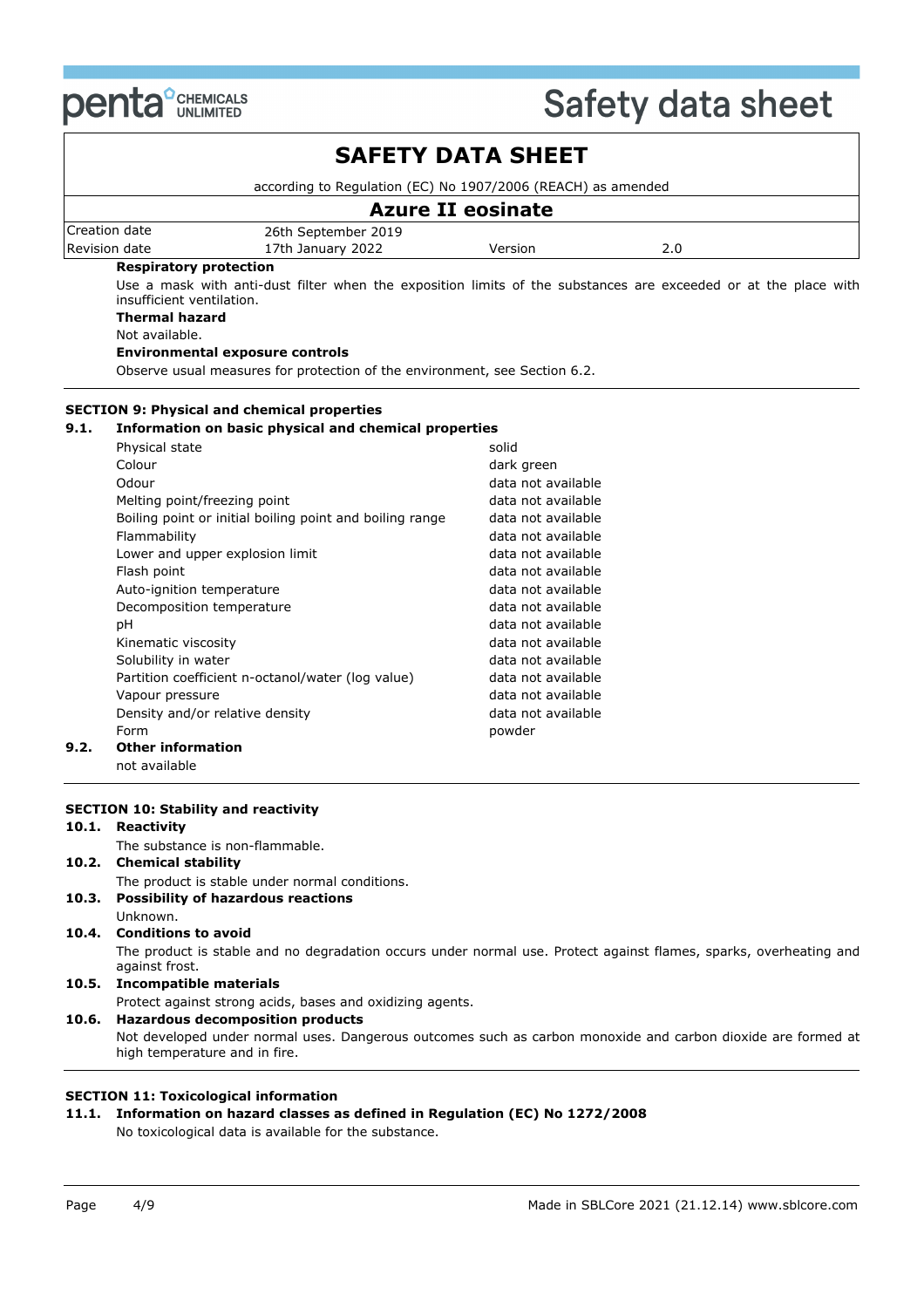

# **SAFETY DATA SHEET**

according to Regulation (EC) No 1907/2006 (REACH) as amended

### Creation date 26th September 2019 Revision date **17th January 2022** Version 2.0 **Azure II eosinate**

### **Acute toxicity**

Based on available data the classification criteria are not met.

#### **Skin corrosion/irritation**

Based on available data the classification criteria are not met.

#### **Serious eye damage/irritation**

Causes serious eye damage.

#### **Respiratory or skin sensitisation**

Based on available data the classification criteria are not met.

#### **Germ cell mutagenicity**

Based on available data the classification criteria are not met.

#### **Carcinogenicity**

Based on available data the classification criteria are not met.

#### **Reproductive toxicity**

Based on available data the classification criteria are not met.

#### **Toxicity for specific target organ - single exposure**

Based on available data the classification criteria are not met.

#### **Toxicity for specific target organ - repeated exposure**

Based on available data the classification criteria are not met.

#### **Aspiration hazard**

Based on available data the classification criteria are not met.

#### **11.2. Information on other hazards**

not available

#### **SECTION 12: Ecological information**

**12.1. Toxicity**

#### **Acute toxicity**

Based on available data the classification criteria are not met.

#### **12.2. Persistence and degradability**

- not available **12.3. Bioaccumulative potential**
- Not available.

#### **12.4. Mobility in soil**

Not available.

### **12.5. Results of PBT and vPvB assessment**

Product does not contain any substance meeting the criteria for PBT or vPvB in accordance with the Annex XIII of Regulation (EC) No 1907/2006 (REACH) as amended.

#### **12.6. Endocrine disrupting properties**

This substance does not have endocrine disrupting properties with respect to non-target organisms as it does not meet the criteria set out in section B of Regulation (EU) No 2017/2100.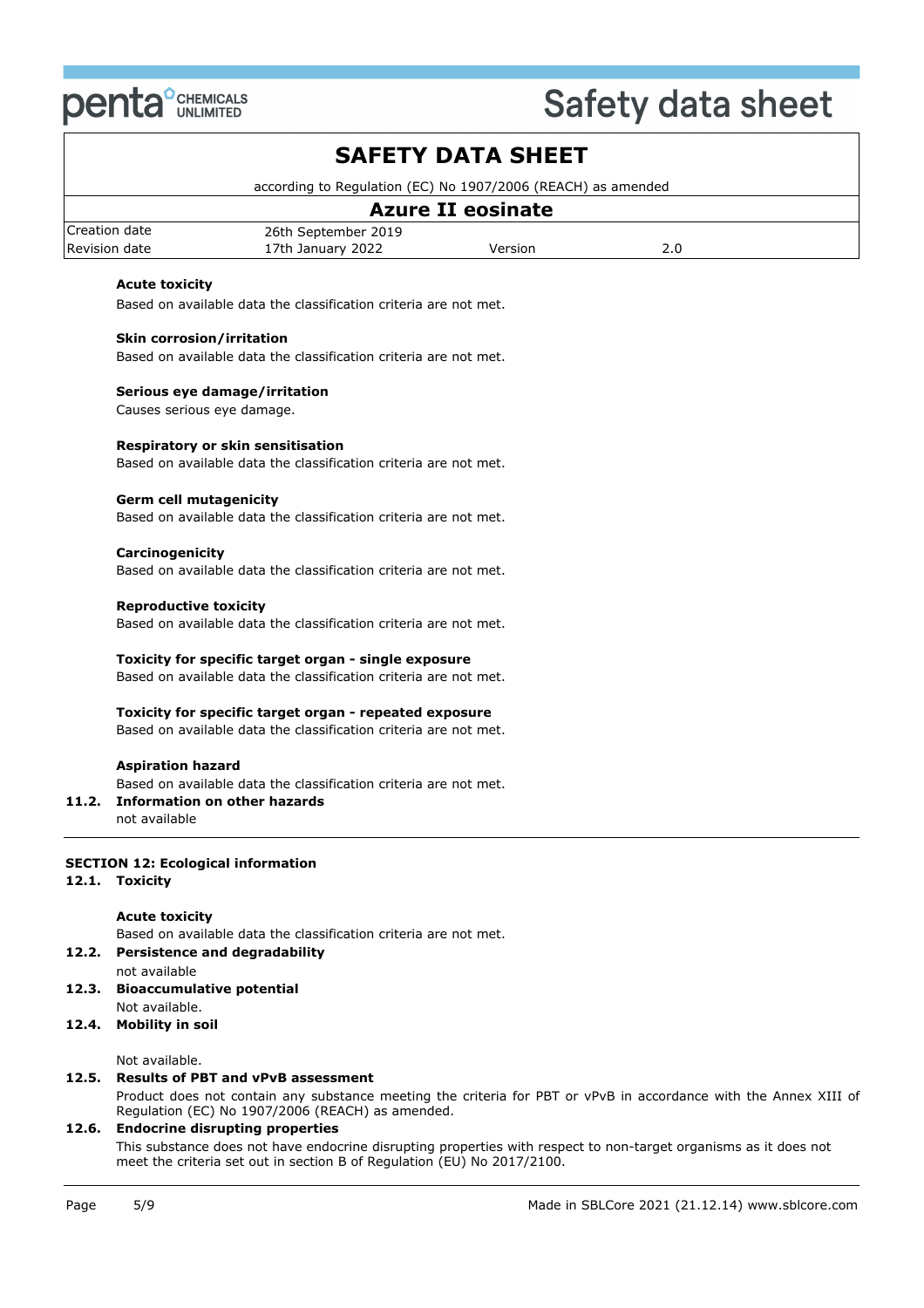

| <b>SAFETY DATA SHEET</b>       |                                                              |         |     |  |  |  |  |
|--------------------------------|--------------------------------------------------------------|---------|-----|--|--|--|--|
|                                | according to Regulation (EC) No 1907/2006 (REACH) as amended |         |     |  |  |  |  |
| <b>Azure II eosinate</b>       |                                                              |         |     |  |  |  |  |
| Creation date                  | 26th September 2019                                          |         |     |  |  |  |  |
| Revision date                  | 17th January 2022                                            | Version | 2.0 |  |  |  |  |
| Other adverse effects<br>12.7. |                                                              |         |     |  |  |  |  |
| Not available.                 |                                                              |         |     |  |  |  |  |

#### **SECTION 13: Disposal considerations**

#### **13.1. Waste treatment methods**

Hazard of environmental contamination; dispose of the waste in accordance with the local and/or national regulations. Proceed in accordance with valid regulations on waste disposal. Any unused product and contaminated packaging should be put in labelled containers for waste collection and submitted for disposal to a person authorised for waste removal (a specialized company) that is entitled for such activity. Do not empty unused product in drainage systems. The product must not be disposed of with municipal waste. Empty containers may be used at waste incinerators to produce energy or deposited in a dump with appropriate classification. Perfectly cleaned containers can be submitted for recycling.

#### **Waste management legislation**

Directive 2008/98/EC of the European Parliament and of the Council of 19 November 2008 on waste, as amended. Decision 2000/532/EC establishing a list of wastes, as amended.

#### **SECTION 14: Transport information**

#### **14.1. UN number or ID number**

not subject to transport regulations

- **14.2. UN proper shipping name** not relevant
- **14.3. Transport hazard class(es)**
- not relevant **14.4. Packing group** not relevant
- **14.5. Environmental hazards**
- not relevant
- **14.6. Special precautions for user** Reference in the Sections 4 to 8.
- **14.7. Maritime transport in bulk according to IMO instruments** not relevant

#### **SECTION 15: Regulatory information**

#### **15.1. Safety, health and environmental regulations/legislation specific for the substance or mixture**

Regulation (EC) No. 1907/2006 of the European Parliament and of the Council of 18th December 2006 concerning the Registration, Evaluation, Authorisation and Restriction of Chemicals (REACH), establishing the European Chemicals Agency, amending Directive 1999/45/EC and repealing Council Regulation (EEC) No. 793/93 and Commission Regulation (EC) No. 1488/94 as well as Council Directive 76/769/EEC and Commission Directives 91/155/EEC, 93/67/EEC, 93/105/EC and 2000/21/EC, as amended. Regulation (EC) No. 1272/2008 of the European Parliament and of the Council of 16th December 2008 on classification, labelling and packaging of substances and mixtures, amending and repealing Directives 67/548/EEC and 1999/45/EC, and amending Regulation (EC) No. 1907/2006, as amended.

#### **15.2. Chemical safety assessment**

No chemical safety assessment has been performed for this substance.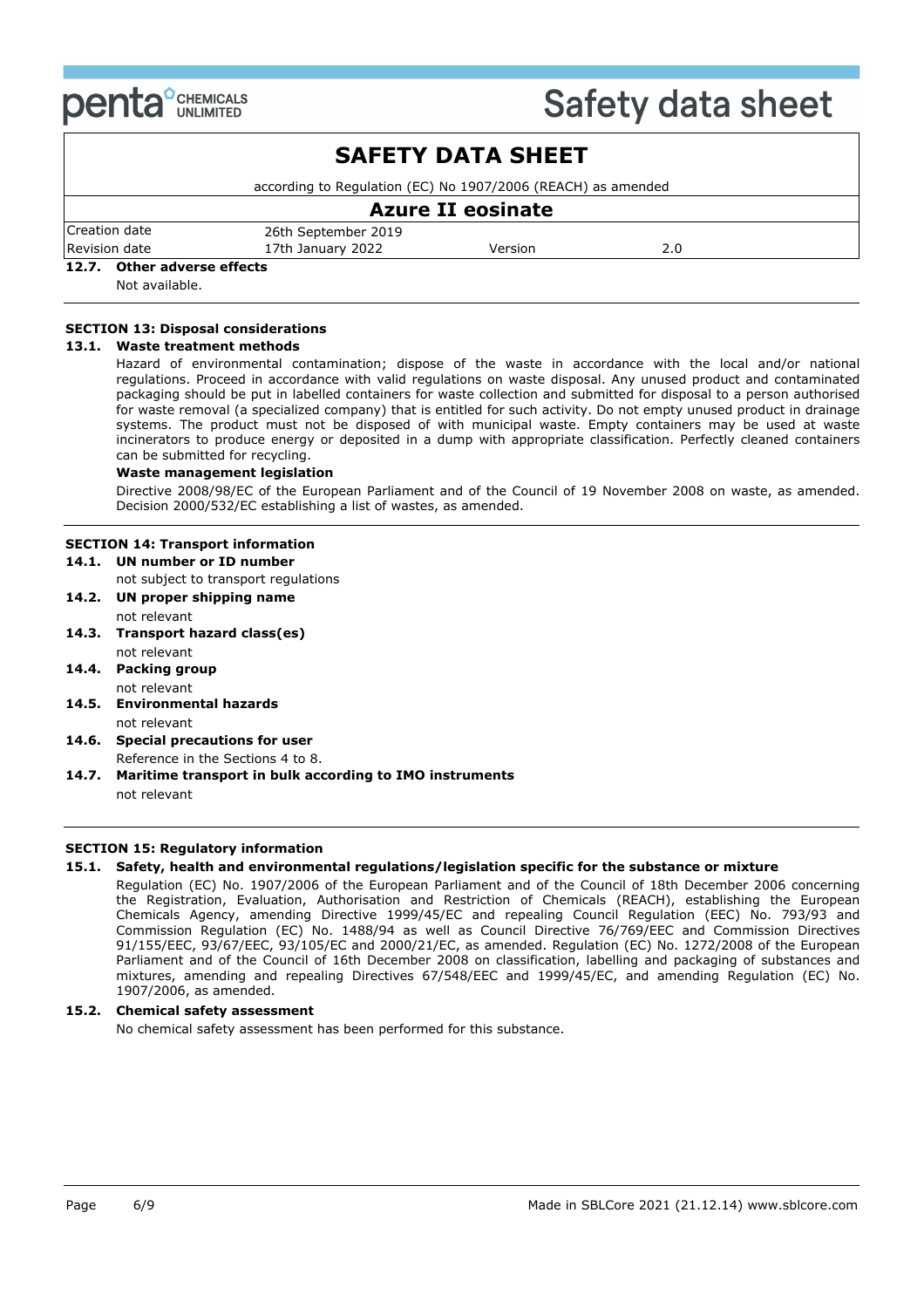

## Creation date 26th September 2019 Revision date **17th January 2022** Version 2.0 **SAFETY DATA SHEET** according to Regulation (EC) No 1907/2006 (REACH) as amended **Azure II eosinate**

No chemical safety assessment has been performed for this substance.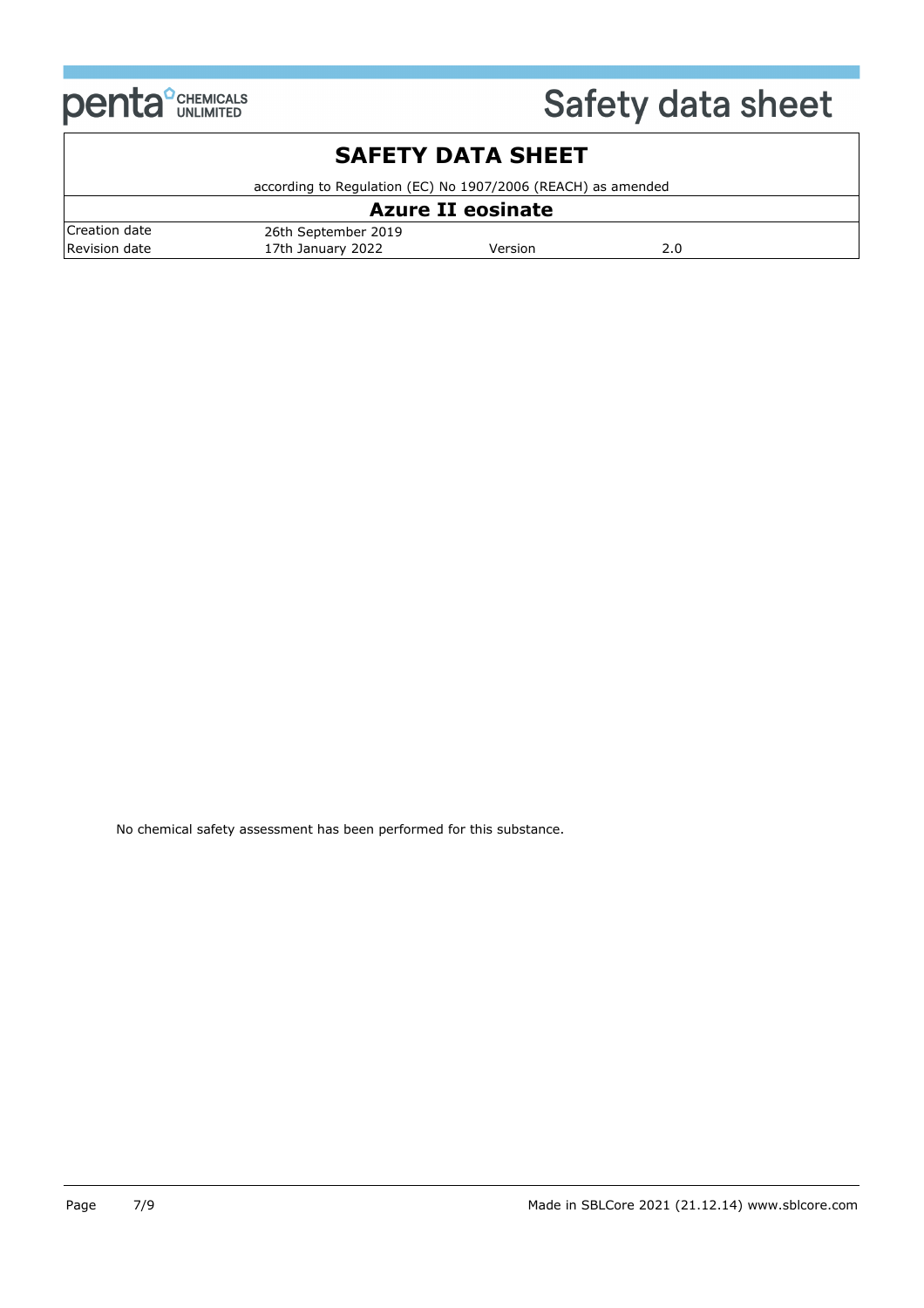

## **SAFETY DATA SHEET**

according to Regulation (EC) No 1907/2006 (REACH) as amended

|               |                     | <b>Azure II eosinate</b> |     |  |
|---------------|---------------------|--------------------------|-----|--|
| Creation date | 26th September 2019 |                          |     |  |
| Revision date | 17th January 2022   | Version                  | 2.0 |  |

No chemical safety assessment has been performed for this substance.

#### **SECTION 16: Other information**

|                | A list of standard risk phrases used in the safety data sheet                                                                                                                                                                   |
|----------------|---------------------------------------------------------------------------------------------------------------------------------------------------------------------------------------------------------------------------------|
| H318           | Causes serious eye damage.                                                                                                                                                                                                      |
|                | Guidelines for safe handling used in the safety data sheet                                                                                                                                                                      |
| P280           | Wear eye protection.                                                                                                                                                                                                            |
| P305+P351+P338 | IF IN EYES: Rinse cautiously with water for several minutes. Remove contact<br>lenses, if present and easy to do. Continue rinsing.                                                                                             |
|                | Other important information about human health protection                                                                                                                                                                       |
|                | The product must not be - unless specifically approved by the manufacturer/importer - used for purposes other than<br>as per the Section 1. The user is responsible for adherence to all related health protection regulations. |
|                | Key to abbreviations and acronyms used in the safety data sheet                                                                                                                                                                 |
| <b>ADR</b>     | European agreement concerning the international carriage of dangerous goods by<br>road                                                                                                                                          |
| <b>BCF</b>     | <b>Bioconcentration Factor</b>                                                                                                                                                                                                  |
| CAS            | <b>Chemical Abstracts Service</b>                                                                                                                                                                                               |
| <b>CLP</b>     | Regulation (EC) No 1272/2008 on classification, labelling and packaging of<br>substance and mixtures                                                                                                                            |
| <b>EINECS</b>  | European Inventory of Existing Commercial Chemical Substances                                                                                                                                                                   |
| EmS            | Emergency plan                                                                                                                                                                                                                  |
| <b>ES</b>      | Identification code for each substance listed in EINECS                                                                                                                                                                         |
| <b>EU</b>      | European Union                                                                                                                                                                                                                  |
| <b>EuPCS</b>   | European Product Categorisation System                                                                                                                                                                                          |
| <b>IATA</b>    | <b>International Air Transport Association</b>                                                                                                                                                                                  |
| <b>IBC</b>     | International Code For The Construction And Equipment of Ships Carrying<br>Dangerous Chemicals                                                                                                                                  |
| <b>ICAO</b>    | International Civil Aviation Organization                                                                                                                                                                                       |
| <b>IMDG</b>    | <b>International Maritime Dangerous Goods</b>                                                                                                                                                                                   |
| <b>INCI</b>    | International Nomenclature of Cosmetic Ingredients                                                                                                                                                                              |
| <b>ISO</b>     | International Organization for Standardization                                                                                                                                                                                  |
| <b>IUPAC</b>   | International Union of Pure and Applied Chemistry                                                                                                                                                                               |
| log Kow        | Octanol-water partition coefficient                                                                                                                                                                                             |
| <b>MARPOL</b>  | International Convention for the Prevention of Pollution from Ships                                                                                                                                                             |
| <b>OEL</b>     | Occupational Exposure Limits                                                                                                                                                                                                    |
| <b>PBT</b>     | Persistent, Bioaccumulative and Toxic                                                                                                                                                                                           |
| ppm            | Parts per million                                                                                                                                                                                                               |
| <b>REACH</b>   | Registration, Evaluation, Authorisation and Restriction of Chemicals                                                                                                                                                            |